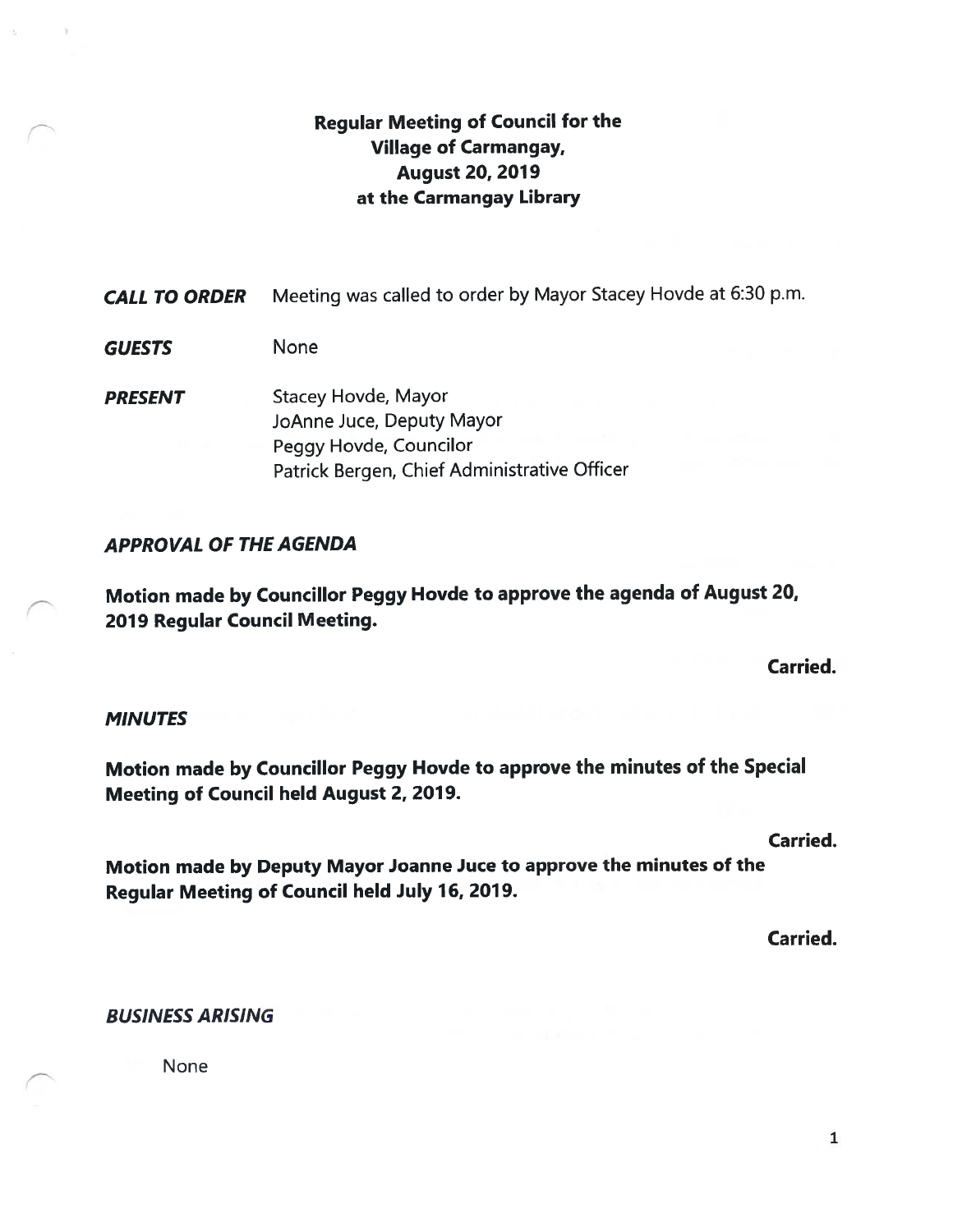### OLD BUSINESS

None

### PUBLIC WORKS REPORT

CAO Bergen reviewed the public works as detailed in the agenda.

### ADMINISTRA TOR REPORT

CAO Bergen reviewed the administrator repor<sup>t</sup> as detailed in the agenda.

Motion made by Deputy Mayor JoAnne Juce to accep<sup>t</sup> the public works and administration reports as presented.

Carried.

#### **CORRESPONDENCE**

None

### FINANCIAL REPORT

Motion made by Councillor Peggy Hovde to accep<sup>t</sup> financial repor<sup>t</sup> as presented.

Carried.

### NEW BUSINESS

a) Motion by Councillor Peggy Hovde to designate the Village of Carmangay office as 119 Carman St, Carmangay, AB TOL ONO.

Carried.

b) Motion by Deputy Mayor Joanne Juce to accep<sup>t</sup> the Carmangay Public Works Go Forward Update as information.

Carried.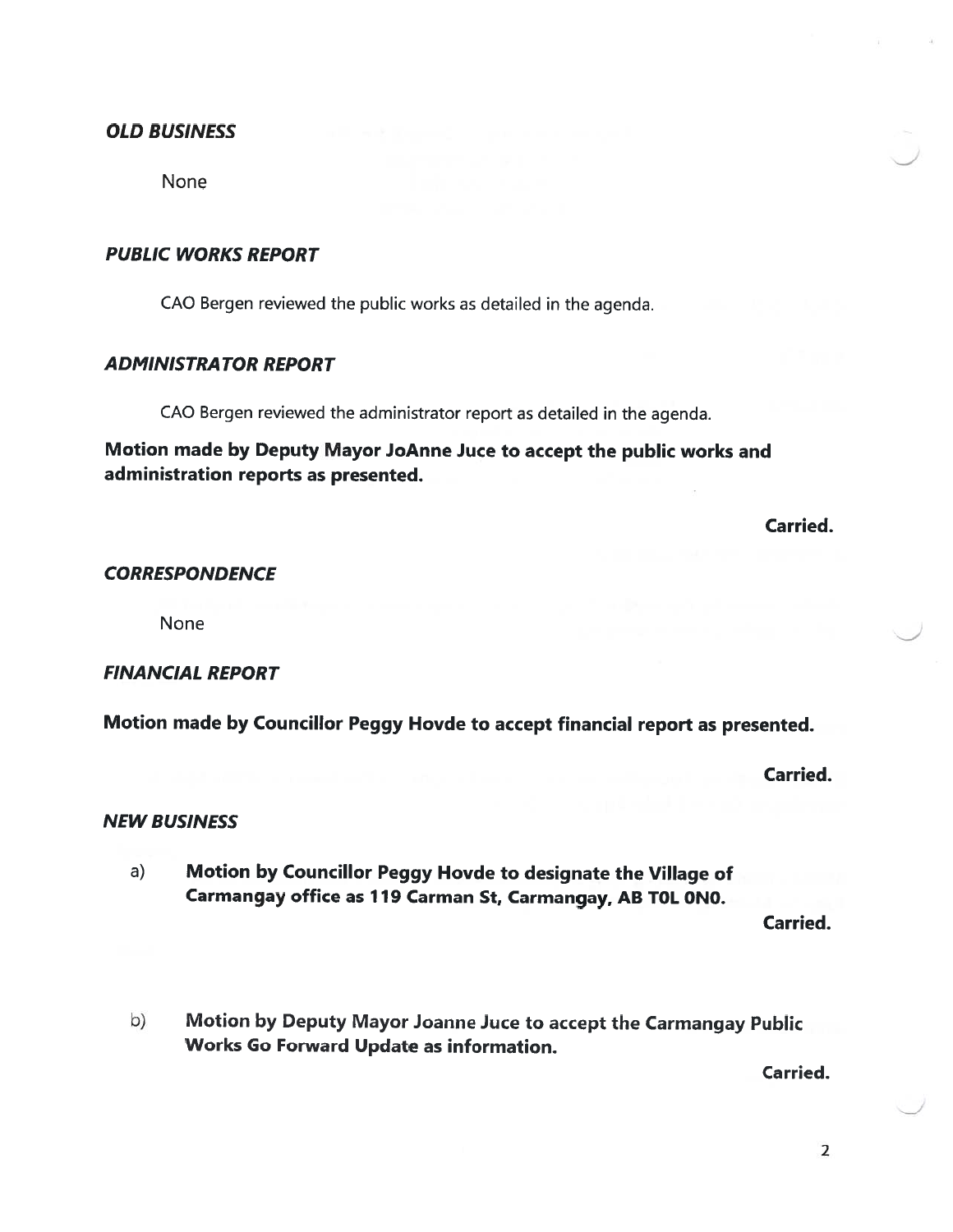c) Motion by Councillor Peggy Hovde to join the Canadian Badlands Tourism as a shareholder.

Carried.

d) Motion by Deputy Mayor Joanne Juce to accept the Municipal Accountability Update as information.

Carried.

e) Motion made by Councilor Peggy Hovde to accept the action list as information.

Carried.

#### REPORTS

#### a) ORRSC

No Meeting

### b) MARQUIS

No Meeting

### c) VULCAN DISTRICT SOLID WASTE

No Meeting

# d) CARMANGAY AND DISTRICT LIBRARY BOARD

Deputy Mayor Joanne Juce attended a Carmangay and District Library Board Meeting.

#### e) FCSS

No Meeting

### f) SOUTHGROW

No Meeting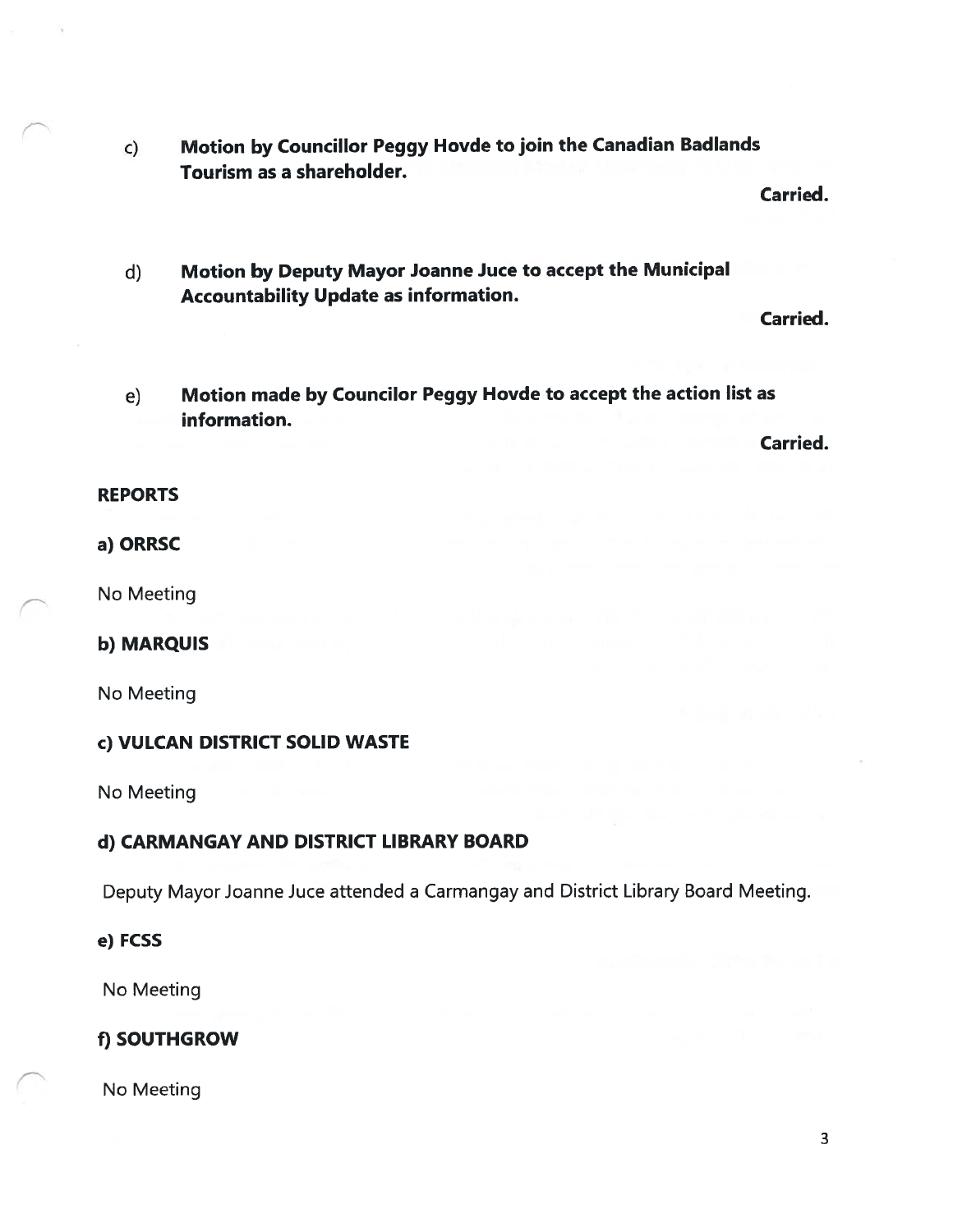# 9) TWIN VALLEY REGIONAL WATER COMMISSION

No Meeting

### h) MAYORS AND REEVES OF SOUTHWEST ALBERTA

No Meeting

# i) HISTORICAL SOCIETY

Plans are being discussed for an array of signage throughout the Village, designating historical buildings or sites of previous structures. The group has been advised that we must apply for development permits for all signage.

Plans are also being discussed for adding <sup>a</sup> sign & map / sheltering structure to the Carmangay Cemetery. Again, the group has been advised that <sup>a</sup> development permit is required. This was met with some questions and concerns.

The Village has assisted in providing <sup>a</sup> grave<sup>l</sup> surround at the Old Firehall. This has greatly enhanced the appearance of the building and will also help keep the lower boards from rotting due to moisture.

# j) CHINOOK ARCH

Despite having to wait for governmen<sup>t</sup> funding, Chinook Arch is in goo<sup>d</sup> shape financially, due to excellent financial managemen<sup>t</sup> and substantial reserves. <sup>A</sup> Casino at the beginning of August will also help.

All libraries in the Chinook Arch group are thriving. Headquarters will continue to provide services such as programming and HR suppor<sup>t</sup> to our library.

# I) TEEPEE RING COMMITTEE

<sup>A</sup> new contact, based at the Siksika Nation Administ5ration Offices, is <sup>g</sup>iving new initiative to this project.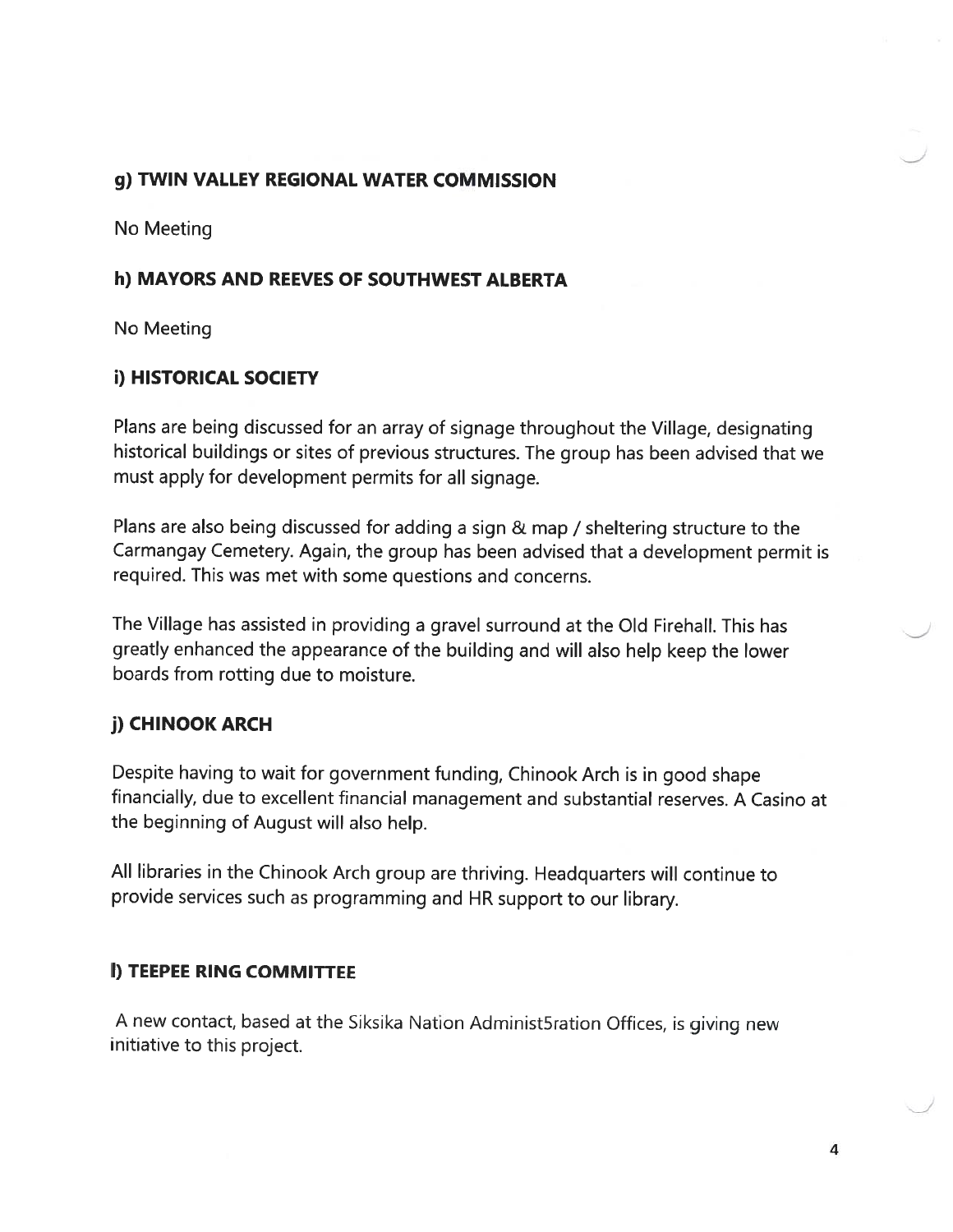ADJOURNMENT

Motion made by Councilor Peggy Hovde to adjourn the meeting at 7:20pm. Carried.

Next Regular Council meeting — September 17, 2019 at 6:30 p.m. at the Carmangay Library.

A

Máyor Stacey Hovde

Chief Administrative Officer Patrick Bergen